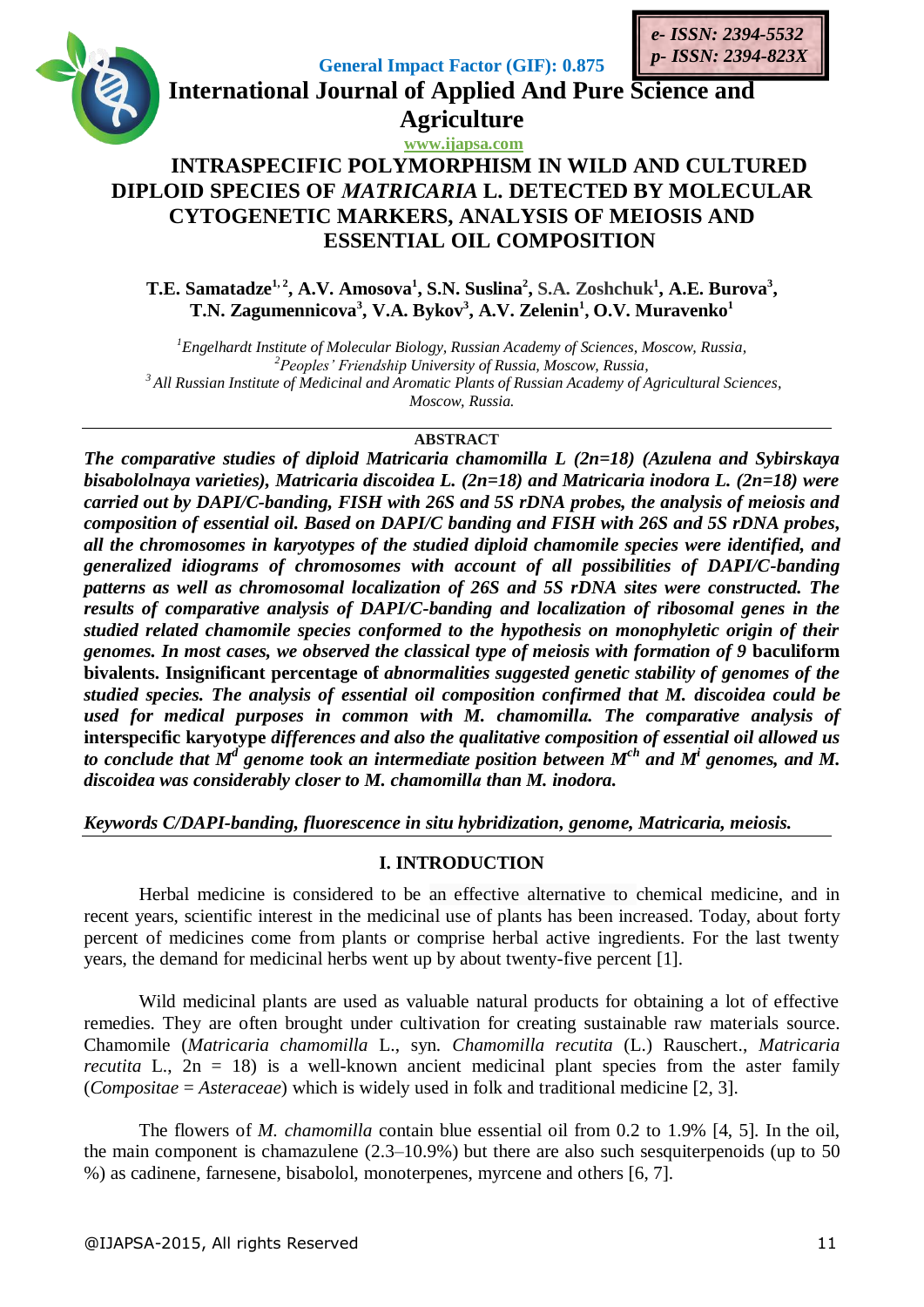Now a search for producers of biologically active substances as well as donors of useful genes is made within related species of valuable medicinal plants. Wild related species of *M. chamomilla* used in folk medicine [7] include *M. inodora* L. (*Tripleurospermum perforatum* (Merat) M. Lainz *=Matricaria perforata* Merat*, Tripleurospermum inodorum* (L.) Sch.Bip*.*) (2n = 18) and *M. discoidea* L. (syn.=*M. matricarioides* (Less.) Porter ex Britt.) (2n = 18). The both species possess of some medicinal properties but in a less degree than *M. chamomilla* [8]. In common with *M. chamomilla*, flower heads without flower-bearing stems, gathered early in flowering, are used as drug raw materials. The flower heads contain complexes of valuable biologically active substances but the essential oil compositions in *M. chamomilla, M. inodora* and *M. discoideais* are different [9]. In addition, *M. inodora* is gathered for producing insecticides which are safe to use [7].

Reestablishment of natural populations of these valuable species and creation new high yielding varieties by using modern approaches, which include a method of introgressive hybridization, has nowadays become very important owing to strong reduction of wild-growing chamomiles. It is necessary, therefore, to clarify the genomic relationships within chamomile species as well as structural features of their karyotypes, to analyze the process of meiosis in the species and selective forms, and also to determine the content of biologically active substances as they are important main agronomic characters.

The cytogenetic analysis allowed to evaluate chromosome numbers  $2n = 18$  and  $2n = 36$  in the species of the genera *Matricaria* [10-16]. The comparative karyotype analysis of cultivars and wild species of chamomile carried out by C-banding allowed us to reveal their varietal and specious particularities [17-20]. Chromosomal analysis of the 36-chromosomal species of chamomile by use of modern techniques confirmed the tetraploid status of wild species *M. inodora* (2n=36) [18, 21]. In addition, nuclear 1С DNA content in some chamomile species was estimated [22, 23].

At the same time, the karyotypes of chamomile species are poorly investigated and they still need special attention. The application of modern molecular cytogenetic techniques for karyotype analysis of the main medicinal diploid chamomile species will make possible to obtain the additional information about structural and functional organization of their genomes and also clarify the taxonomic and evolutionary relationships among different chamomile species. The most appreciable varieties and forms of chamomile will be useful for selection process and creation of new varieties with high content of biologically active substances.

The present paper examines karyotypes of diploid chamomile species *M. chamomilla*, *M. discoidea* and *M. inodora* by DAPI/C-banding, fluorescent *in situ* hybridization (FISH) with rDNA probes, analysis of meiosis and essential oil composition.

#### **II. MATERIALS AND METHODS**

#### **2.1. Plant material**

The seeds of *M. chamomilla* (Azulena and Sybirskaya bisabololnaya varieties) (2n = 18), *M. inodora* (2n = 18) and *M. discoidea* (2n = 18) were kindly provided by the Botanical Garden of the All Russian Institute of Medicinal and Aromatic Plants of Russian Academy of Agricultural Sciences, Moscow, Russian Federation. The varieties were obtained from wild-growing chamomile populations by mass selection method [24, 25].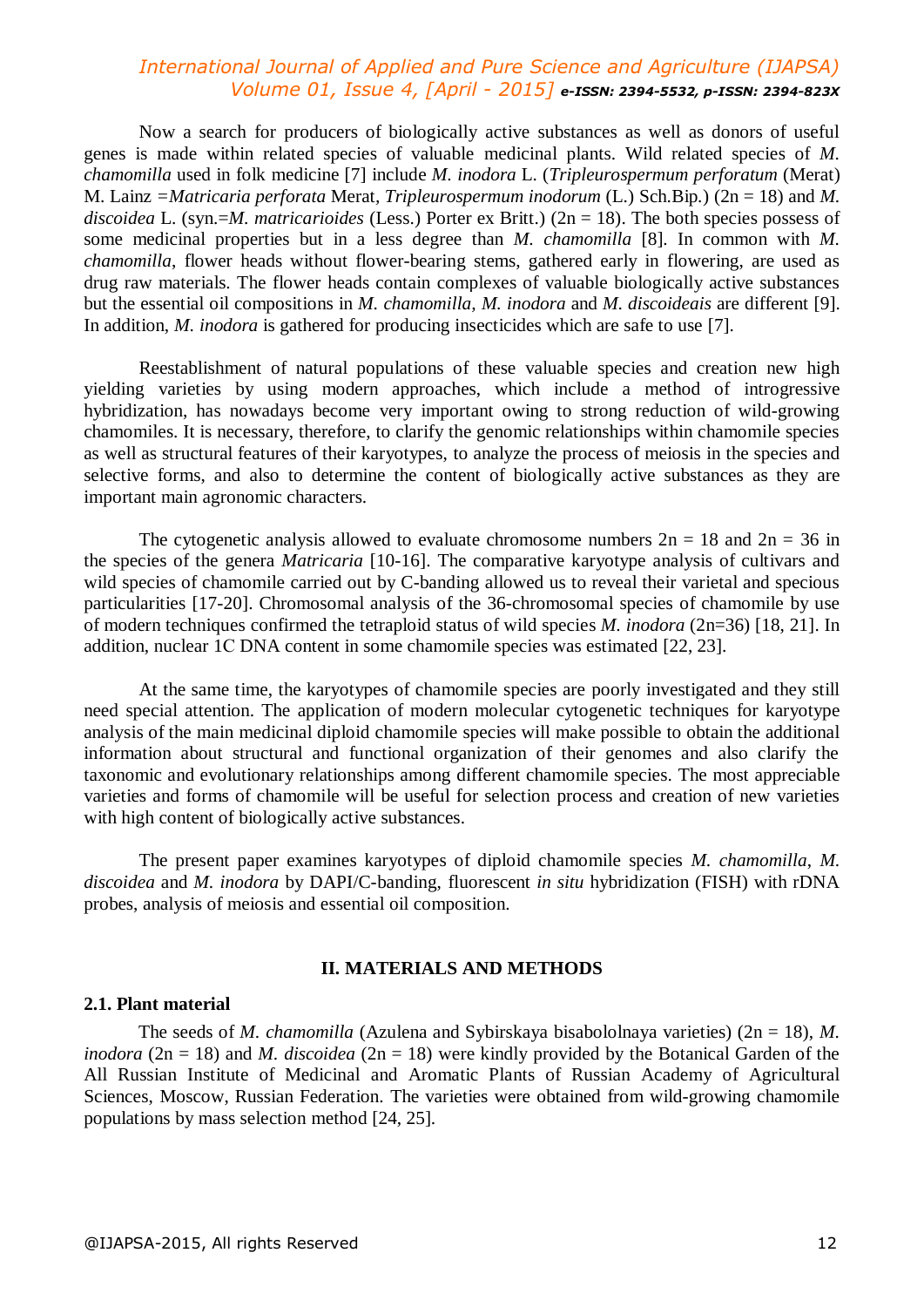### **2.2. Chromosome spreads**

For FISH and DAPI-banding, chamomile root tips were incubated for 16-24 hours at 0℃ in 5 mМ solution of DNA intercalator 9-aminoacridine (9-АМА) to inhibit chromosome condensation process and accumulate prometaphase chromosomes [26]. After that, the roots were fixed in 96% ethanol:glacial acetic acid fixative (3:1) and then stored at -20℃. Squashed mitotic chromosome preparations were made according to the technique described earlier with minor modifications [19].

For preparing meiotic chromosomes, young chamomile flower heads at the stage of initiation of white ray flowers were used. Squashed meiotic chromosome preparations were made according to the technique described previously [27]. Chromosome slides were counterstained with 0.125 µg/ml DAPI (4',6-diamidino-2-phenylindole) (Serva, Germany) in Vectashield medium (Vector laboratories, Peterborough, UK).

### **2.3. Fluorescence in situ hybridization (FISH)**

FISH with 26S and 5S rDNA probes (isolated from *L. usitatissimum*) was conducted as described previously [28]. Biotin labelled 26S rDNA probe was detected with FITC-conjugated avidin (Vector laboratories, Peterborough, UK). Digoxigenin labelled 5S rDNA probe was visualized with anti-digoxigenin-rhodamine Fab fragments (Roche Biochemicals, Sussex, UK).

### **2.4. DAPI-banding**

After FISH, chromosome slides were stained with 0.125 µg/ml DAPI (4',6-diamidino-2 phenylindole) (Serva, Heidelberg, Germany) in Vectashield medium (Vector laboratories, Peterborough, UK) to obtain DAPI/C-banding.

### **2.5. Chromosomal analysis**

The slides were examined using Olympus BX61 fluorescence microscope (Olympus, Tokyo, Japan), and images were taken with monochrome CCD camera (Cool Snap, Roper Scientific, USA). The obtained images were processed with Adobe Photoshop 12.1x32 (Adobe, Birmingham, USA). At least fifteen metaphase plates were investigated for each studied chamomile sample. Chromosomes in the karyotypes were identified by analyzing of DAPI-banding patterns with the account of chromosome morphology according to the cytological classification developed early for analyzing of monochrome-, C- and DAPI-banding patterns of *M. chamomilla* and *M. inodora* [17, 18, 21]. The analysis of meiosis was carried out at the stages of metaphase I and anaphase I.

### **2.6. Determination of essential oil content in the flower heads and chamazulene content in the essential oil**

The content of essential oil in the flower heads was determined according to the standard procedure [29]. Chamazulene content in the essential oil was determined according to the State Standard GOST 24027.2-80 "Methods for determination of moisture, ash content, extractive and tannin materials, essential oil" (http://www.gosthelp.ru/gost/gost30604.html) [30].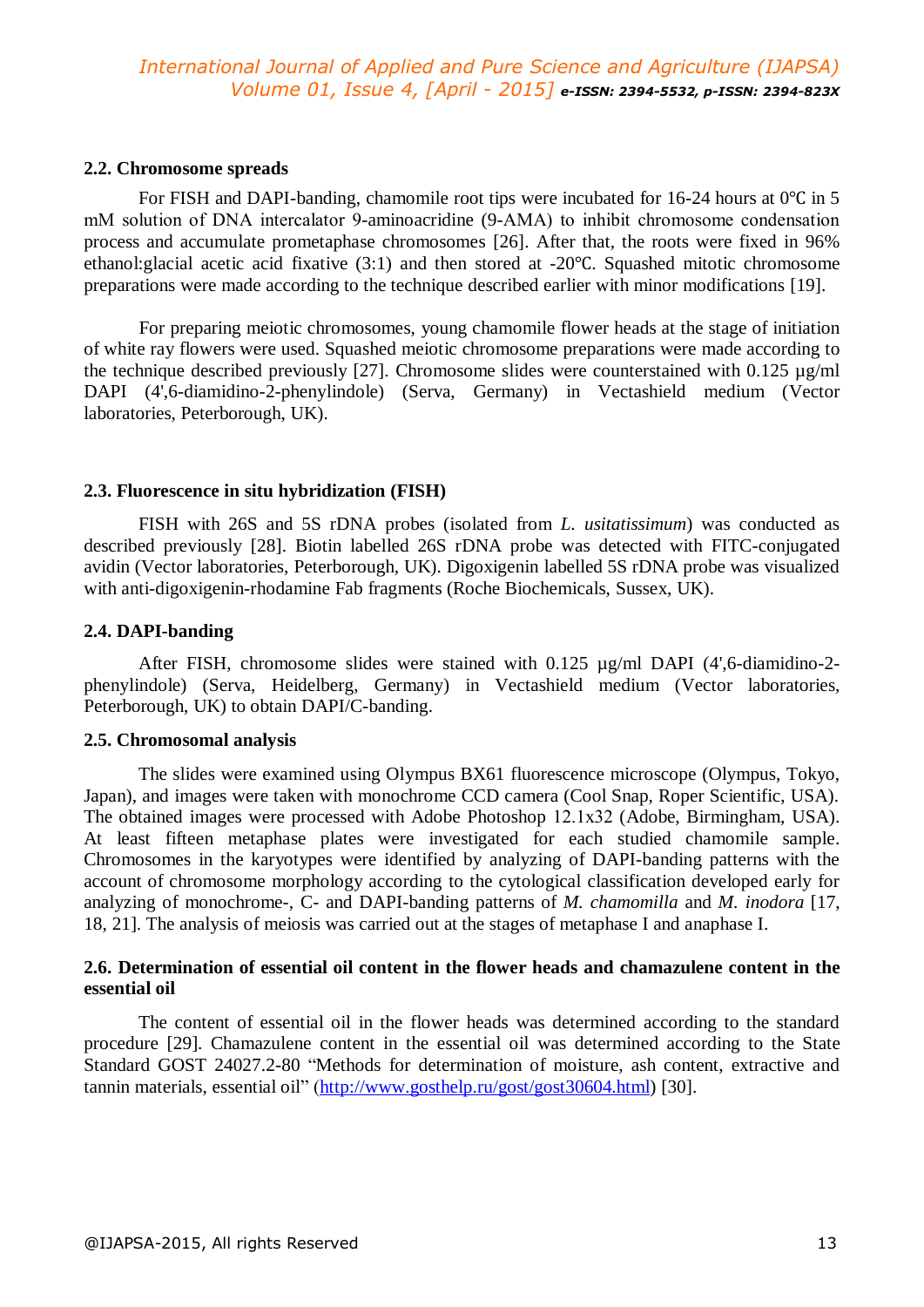### **III. RESULTS**

### **3.1. DAPI/C–banding analysis of karyotypes**

The karyotypes of diploid species of *M. chamomilla, M. discoidea* and *M. inodora* mainly consisted of metaphase chromosomes ranging from 3 to 5.8 μm. DAPI staining carried out after FISH, which included DNA denaturation and renaturation, revealed C-band-like pattern (DAPI/C– banding) on metaphase chromosomes of the species. (Fig. 1a, c, e).

Similarities in DAPI/C-banding patterns in the karyotypes of all the studied chamomile species were revealed (Fig. 1a, c, e). At the same time, pericentromeric and intercalary bands of the chromosomes in *M. chamomillа* karyotype were larger in size than telomere bands. In *M. inodora* and *M. discoidea* karyotypes, pericentromeric DAPI/C-bands were smaller and telomere bands were larger in size than it was observed in *M. chamomillа* karyotype.

We found that pericentromeric, intercalary and telomere DAPI/C-bands in the karyotypes of all the studied species were rather polymorphic in size. Based on DAPI/C-banding patterns, we identified all the chromosomes in the karyotypes of *M. chamomilla* and *M. inodora* and arranged homologous chromosomes in pairs in *M. discoidea* karyotype according to the cytological classification developed previously [17-19].

In our early studies we had denoted the genome of M*. chamomillа* as *M ch* genome and the genome of *M. inodora* as *M<sup>i</sup>* genome [17, 18]. Accordingly, we denoted the genome of *M. discoidea* as  $M^d$  genome.

Two pairs of satellite chromosomes (8 and 9) were revealed in karyotypes of *M. chamomilla, M. discoidea* and *M. inodora*. The satellites on the chromosomes differed in size and were DAPIpositive. DAPI/C-bands on the satellites of both chromosomes were large in karyotype of *M. chamomilla* (Fig. 1a, c, e) but they were small in *M. inodora*. In karyotype of *M. chamomilla* the DAPI/C-band on the satellite of chromosome 9 was large, whereas it was small on chromosome 8.



*Figure 1 DAPI/С-banding patterns and FISH with 26S (green) and 5S (red) rDNA probes: M. сhamomilla* (2*n* = 2х=18) (a, b); *M. inodora* (2*n* = 2х=18) (c, d); *M. discoidea*   $(2n = 2x=18)$  (e, f). Bar – 5mkm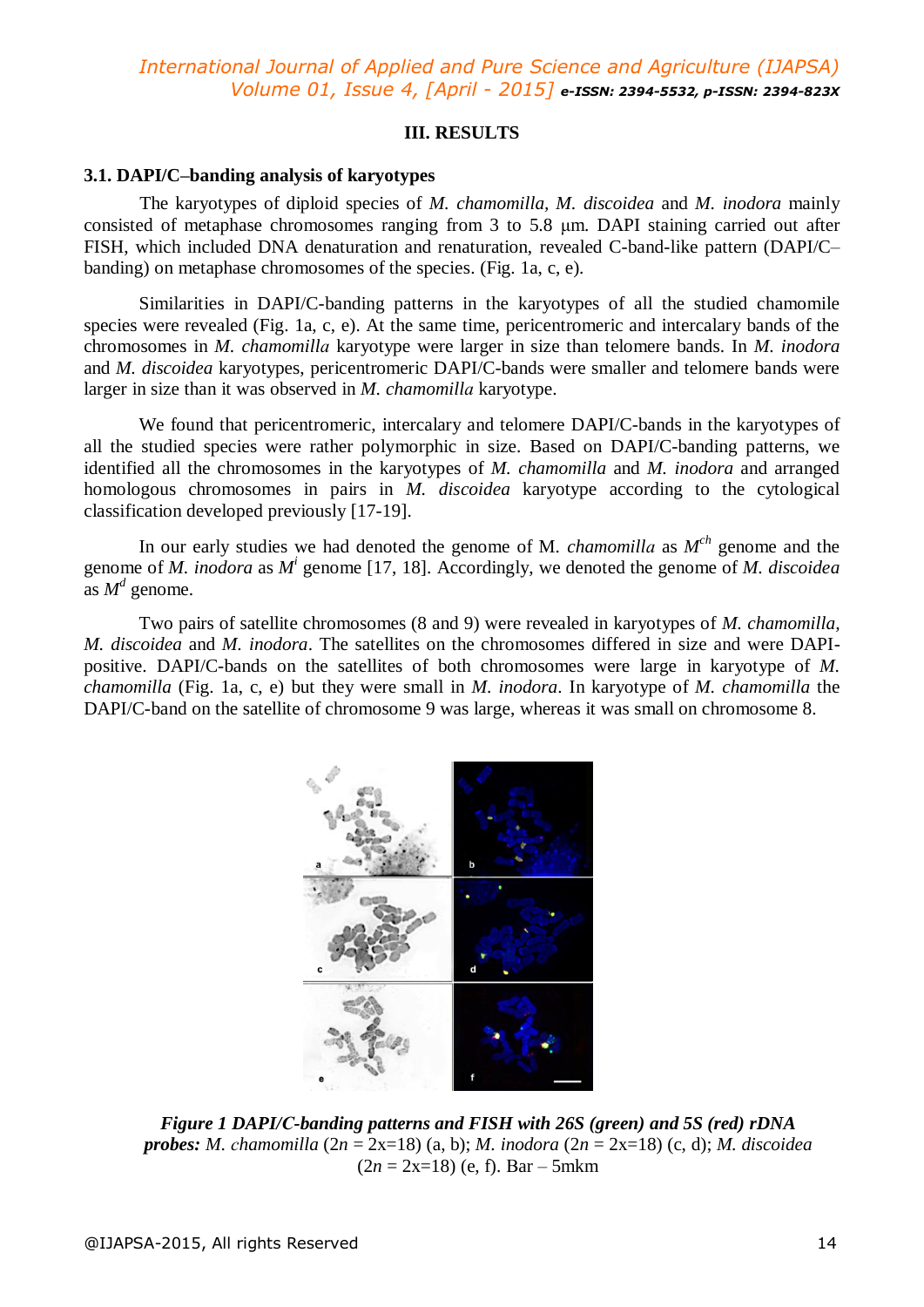#### **3.2. Fluorescence in situ hybridization with 26S and 5S rDNA probes**

FISH analysis showed that in the karyotype of *M. chamomilla* co-localized 26S and 5S rDNA sites were revealed in the secondary constriction regions of the satellite chromosomes 8 and 9. Separate 26S rDNA sites were not observed. A separate 5S rDNA signal was detected in the subtelomeric region of the short arm of chromosomes 7 (Fig. 1 b).

In the karyotype of *M. inodora*, we also found co-localized 26S and 5S rDNA sites in the secondary constriction regions of both satellite chromosomes. However, separate 26S or 5S rDNA sites were not revealed (Fig. 1d).

In the karyotype of *M. discoidea*, we observed large intense co-localized 26S and 5S rDNA sites in the secondary constriction region of chromosome 9, but only a separate small 26S rDNA site was revealed on the small satellite of chromosome 8. A separate 5S rDNA signal was detected in the subtelomeric region of the short arm of submetacentric chromosome 7 (Fig. 1f).

Based on chromosome morphology, DAPI-bands localization and also the results of FISH with 26S and 5S rDNA probes, generalized idiograms of chromosomes in  $M^{ch}$ ,  $M^d$  and  $M^i$  genomes of diploid chamomile species *M. chamomilla, M. discoidea* and *M. inodora* with account of all possibilities of DAPI/C-banding patterns as well as 26S and 5S rDNA localization were constructed (Fig. 2).

*Figure 2 Generalized chromosome idiograms with DAPI/C-banding patterns (black) and localization of 26S (green) and 5S (red) rDNA sites*: (a) *M. сhamomilla*; (b) *M. inodora*; (c) *M. discoidea*.

#### **3.3. Analysis of meiosis**

A cytological study of meiosis was carried out at the stages of metaphase I and anaphase I. In most cases, we observed the classical type of meiosis with formation of 9 baculiform bivalents which mainly moved toward opposite poles of the cell. Chromosome associations (trivalents, quadrivalents) were not detected (Fig. 3). In anaphase I, we observed either cells with normal chromosome disjunction to the poles (9:9) or a few cells (1-2%) with different chromosome aberrations (chromosome lagging, bridges, chromosomal fragments and others). In karyotypes of *M. inodora* and *M. discoidea*, we observed few specific abnormalities (chromosomes agglutinated in a ring at metaphase I or the presence of micronuclei in the tetrads), but the percentage of them was insignificant (1-2%).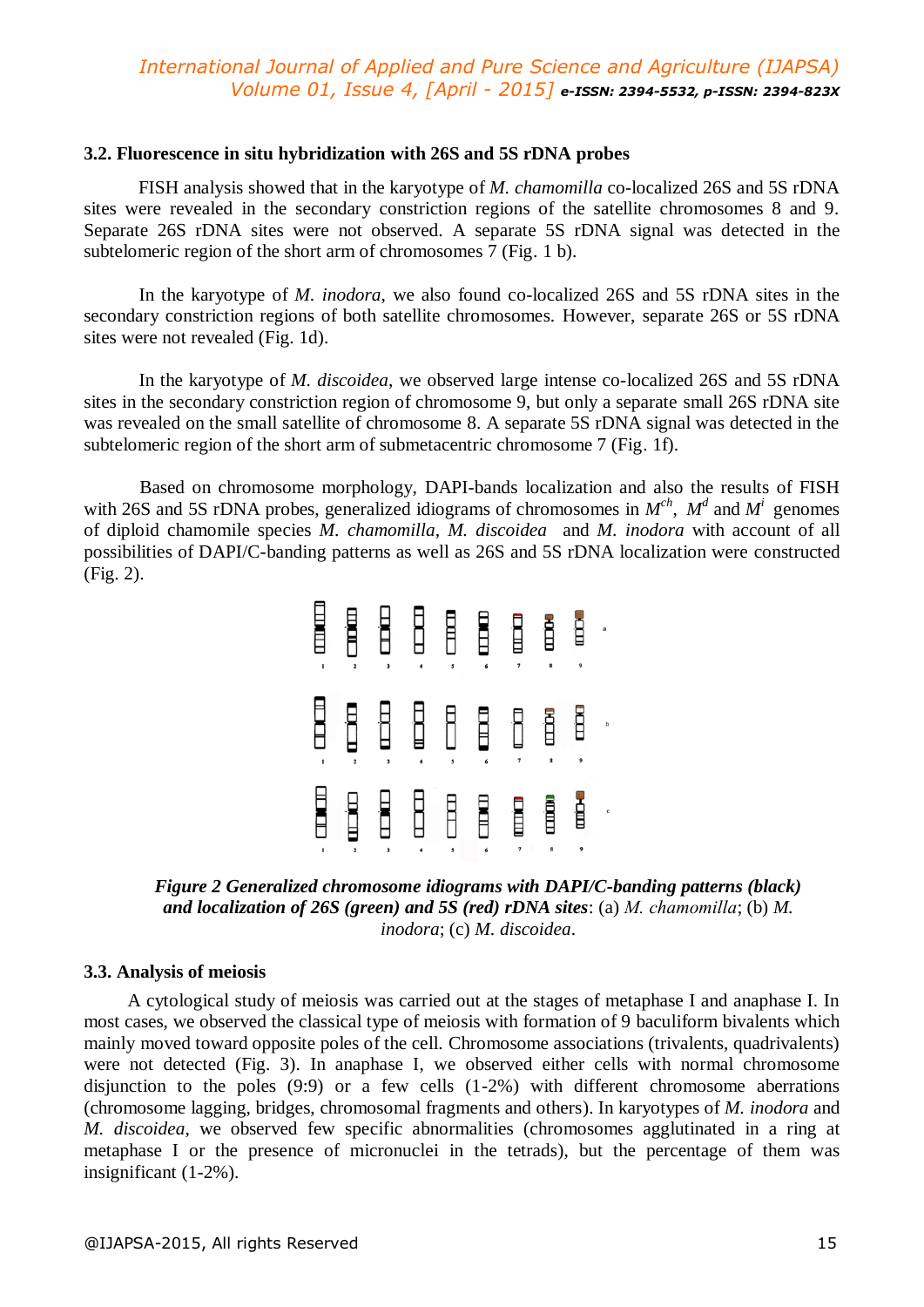

*Figure 3 Chromosome associations in meiosis:* (a) – *M. chamomilla, metaphase I; (b)* – *M. сhamomilla*, prometaphase; (c) – *M. inodora*, anaphase I; (d) – *M. discoidea*, anaphase I and a chromosome fragment.

## **3.4. Determination of essential oil content in flower heads and chamazulene content in the essential oil**

The results of determination of essential oil content in flower heads of the studied chamomile species and also chamazulene content in the essential oil are listed in the table 1. Table 1 shows that the content of essential oil and chamazulene content in the essential oil were higher in *M. chamomilla* (0.72–0.89%; 5.85–8.04%, respectively) than in *M. discoidea* (0.54; 3.7%, respectively). The content of essential oil in *M. inodora* (0.72%) was comparable to that of *M. chamomilla*, but chamazulene was not detected in significant amounts in *M. inodora* (Table 1).

| Chamomile species               | Moisture, | Essential oil, | Chamazulene, |  |
|---------------------------------|-----------|----------------|--------------|--|
|                                 | $\%$      | %              | $\%$         |  |
|                                 |           |                |              |  |
| M. chamomilla, Azulena variety  | 7.08      | 0.89           | 8.04         |  |
| Sybirskaya<br>chamomilla,<br>М. | 6.78      | 0.72           | 5.85         |  |
| bisabololnaya variety           |           |                |              |  |
| M. discoidea                    | 7.12      | 0.54           | 3.7          |  |
| M. inodora                      | 6.98      | 0.72           |              |  |

*Table 1. The content of essential oil in flower heads and chamazulene content in the essential oil observed in the studied chamomile species*

#### **IV. DISCUSSION**

We have previously shown by karyotypic analysis of **C**-banded chromosomes that constitutive heterochromatin of *M. chamomilla* was mainly localized in the pericentromeric chromosome regions. Besides, telomere and intercalary C-bands were also detected [17, 18]. However, only pericentromeric heterochromatin in *M. chamomilla* karyotype was described later [31]. The application of the approach developed previously for analysis of small-sized chromosome plants and based on the use of DNA intercalator 9-АМА, which slowed down the process of chromosome condensation [26], allowed us to obtain longer chromosomes in the spreads (3.0–5.8 µm) and to reveal pericentromeric, telomere and intercalary C-bands on chromosomes of the studied chamomile species [32].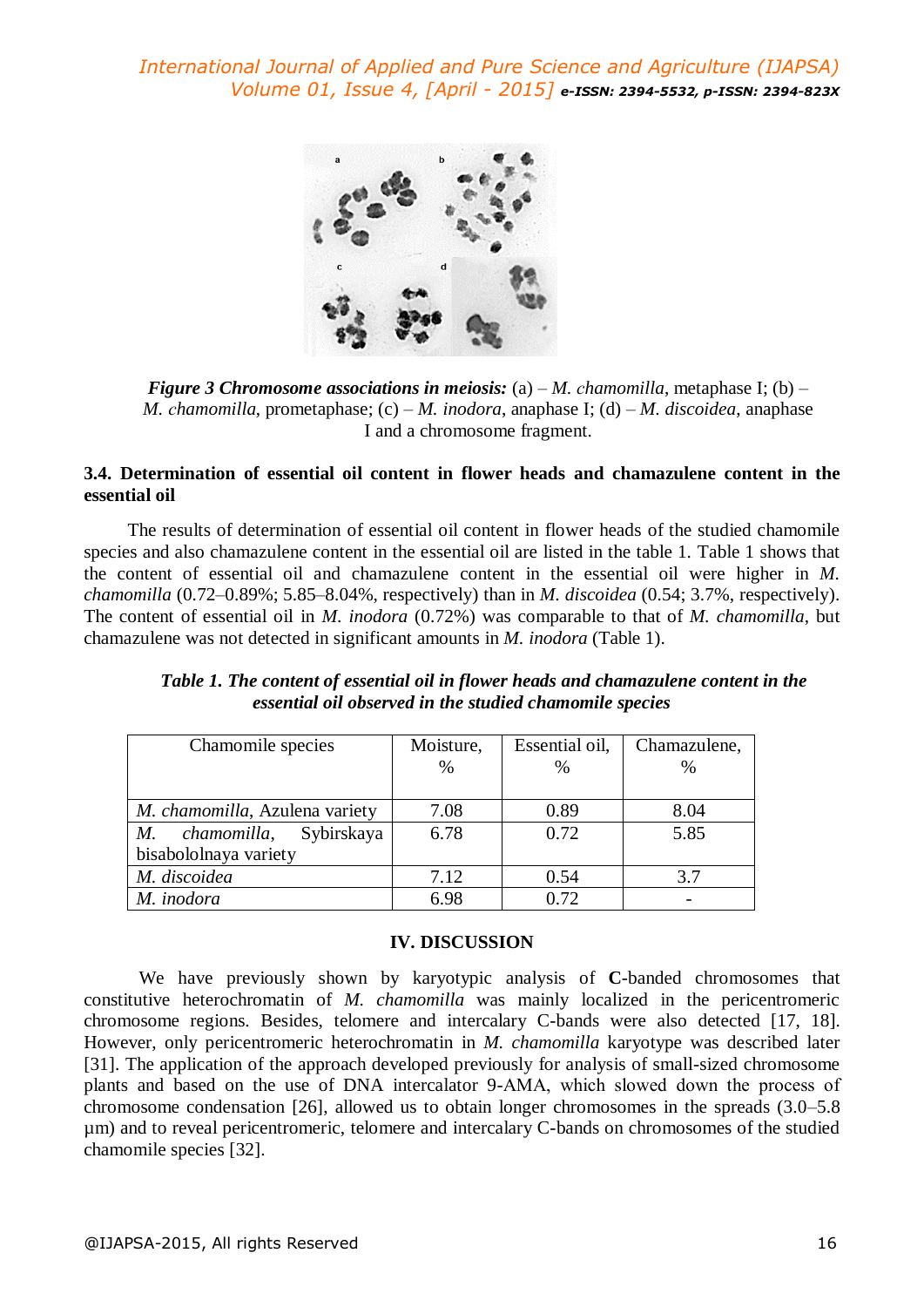After FISH, chromosome staining with DAPI revealed C-band-like patterns (DAPI/C– banding) (Fig. 1a, c, e) which were rather informative and allowed us to identify every chromosome in the karyotypes of chamomile species according to the cytological classification developed previously for C-banding [17-19]. The mechanisms of C-bandings and DNA-specific fluorochrome staining are known to be different [33, 34]. C-banding reveals constitutive heterochromatin regions (C-bands) whereas DAPI detects AT-rich chromosome regions (DAPI-bands) which are usually localized inside constitutive heterochromatin regions in kyryotypes of many higher plants as DAPIbands mostly coincide with C-bands [35- 40].

The analysis of DAPI/C-banding patterns showed that heterochromatin in *M. chamomillа* karyotype was mainly located in the pericentromeric and intercalary chromosome regions. In *M. inodora* and *M. discoidea* karyotypes, pericentromeric DAPI/C–bands were smaller and telomere bands were larger in size compared with *M. chamomillа*. In *M. discoidea* karyotype, heterochromatin was distributed more regularly along the chromosomes and the pattern occurred an intermediate position between DAPI/C- banding patterns of *M. chamomillа* and *M. inodora.* In karyotypes of the studied chamomile species, the DAPI/C- bands localized similarly along the chromosomes suggesting that their genomes might have a common origin. There is a strong possibility that differentiation of these genomes was accompanied by redistribution of repetitive DNA and, probably, amplification of its parts. This suggestion was confirmed by nuclear DNA content data. In *М. chamomilla*, DNA content values for 1C nuclei were 2.75-3.87 pcg, whereas in *M. discoidea* and *M. inodora,* it was 2.45 pcg and 2.31 pcg respectively [22, 23]. The results of comparative analysis of DAPI/C-banding patterns in the studied related chamomile species  $(M^{ch}, M^i$  and  $M^d$  genomes) conformed to the hypothesis on monophyletic origin of their genomes. Additionally, it was confirmed by the results of chromosomal localization of ribosomal RNA genes obtained by FISH. In every studied chamomile karyotype, we observed two satellite chromosomes and morphologically similar chromosome pairs (Fig. 1b, d, f). However, FISH analysis with 26S and 5S rDNA probes revealed differences in localization of rRNA genes in karyotypes of the species. In *M. chamomilla*  and *M. discoidea*, a separate 5S rDNA site was detected in the subtelomeric region of the short arm of chromosome 7. A separate small 26S rDNA site on satellite chromosome 8 was revealed in *M. discoidea*. But separate 5S or 26S rDNA sites were not found in *M. inodora* karyotype. Co-localized 26S and 5S rDNA sites were observed on two satellite chromosomes 8 and 9 in *M. chamomilla* and *M. indora* and on satellite chromosome 8 in *M. discoidea* (Fig. 1b, d, f; Fig. 2).

It is known that 26S and 5S ribosomal RNA genes are arranged as tandem repeats on the chromosomes of most plants. But FISH analysis revealed co-localized 26S and 5S rDNA sites in some *Asteraceae* species, particularly, in *Artemisia, Tagetes*, *Helichrysum* and *Tripleurospermum* [41, 42]. Several possible explanations of 26S and 5S rDNA site co-localization were early described. One of them suggested that the co-localization was typical for inferior eukaryotes [43], another one proposed that 5S rRNA genes were occasionally inserted into 26S rDNA [44]. Garcia et al (2010) [42] considered that 26S and 5S rDNA co-localization had occurred during the evolution of plants, especially, the aster family (*Compositae = Asteraceae*). Considering that we observed only co-localized 26S and 5S rDNA sites in *M. inodora* karyotype, it might be assumed that *M. inodora* had originated earlier than cultured chamomile (*M. сhamomilla* and *M. discoidea*).

The comparative analysis of С- and DAPI-banding patterns of tetraploid *M. inodora* described previously [18, 21] and diploid *M. inodora* showed that the tetraploid karyotype was formed by diploidization of a chromosome set of the same species [18]. The study of meiosis of these two forms confirmed this point of view, as meiotic conjugation of tetraploid *M. inodora* mainly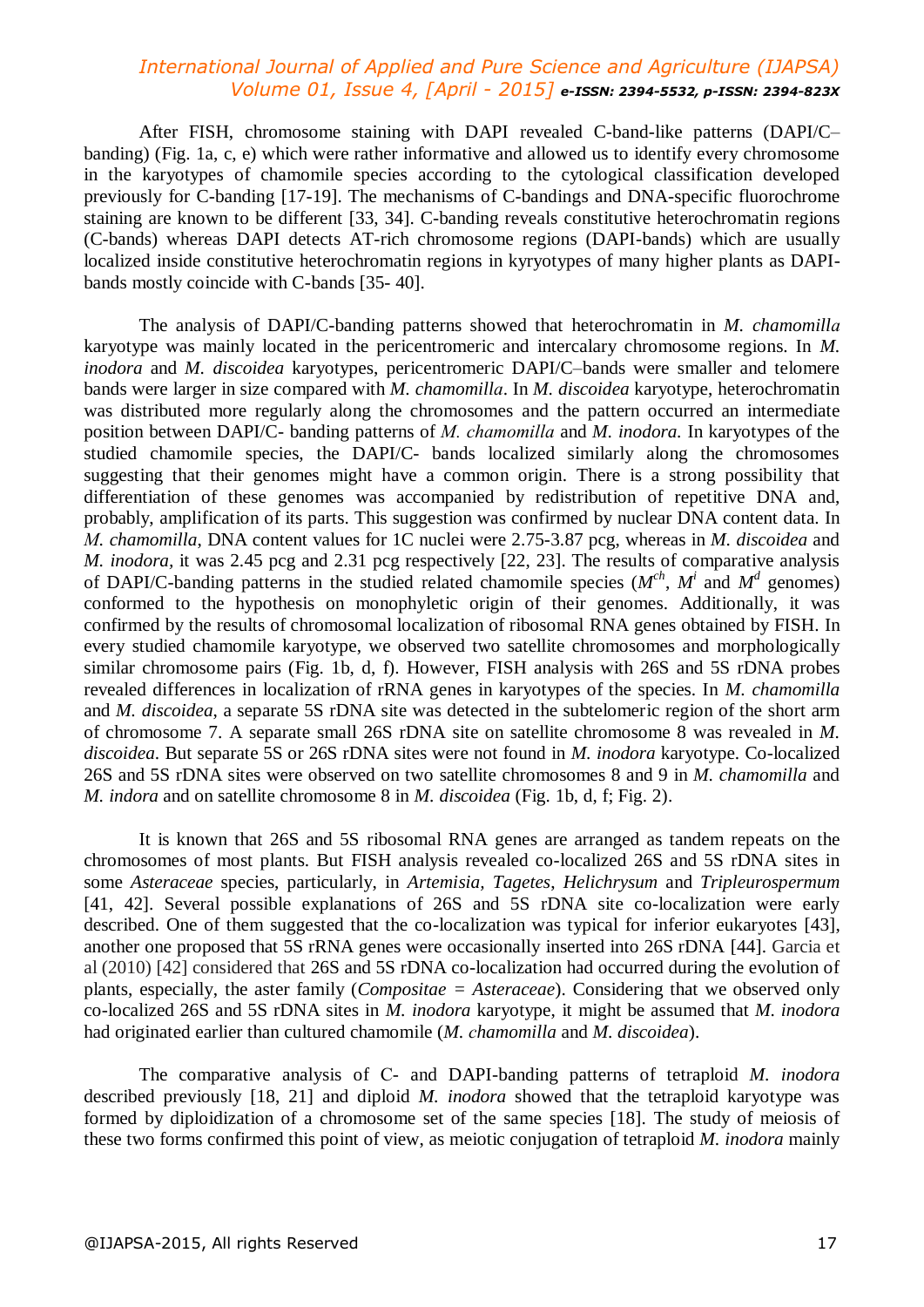occurred in common with the conjugation of the diploid form. Furthermore, insignificant percentage of abnormalities could not affect considerably the level of pollen fertility [21].

A cytological study of meiosis in the cells of diploid chamomile forms did not reveal chromosome associations (trivalents, quadrivalents) (Fig. 3). But in anaphase I, we observed cells (1–2%) having different chromosome aberrations: chromosome lagging, bridges, and others, which led to chromosome loss and unequal distribution of genetic material in daughter cells. The insignificant percentage of chromosomal abnormalities in meiosis was not critical in the studied chamomile species, suggesting genetic stability of their genomes. Many such abnormalities were eliminated at the stage of interkinesis (dyads, tetrads), and they had a minor effect on pollen vitality [45]. All the studied chamomile species possessed high quality pollen, as evidenced by a high level of pollen fertility (93–96%).

It is known that quantity and quality of accumulated essential oil depends on climatic and growing conditions [46, 47]. The studied chamomile species were grown in Moscow region, nevertheless, we found differences in the composition of their essential oil in flower heads (Table 1). Table 1 shows that the content of essential oil in *M. chamomilla* was much the same as in *M. inodora* whereas the content of essential oil in *M. discoidea* was less by almost a third. Additionally, chamazulene content in the essential oil of *M. chamomillа* was almost twice the amount of that in *M. discoidea*, and chamazulene in the essential oil of *M. inodora* was not detected in significant amounts. Therefore, the analysis of the composition of essential oil in the studied chamomile species allowed us to conclude that *M. discoidea* was considerably closer to *M. chamomillа* (which is an important medicinal plant) than *M. inodora*. The analysis of qualitative composition of the essential oil of *M. discoidea* showed that it could be used for medical purposes [29].

Thus, the comparative analysis of interspecific karyotype differences and also the qualitative composition of essential oil allowed us to conclude that the  $M<sup>d</sup>$  genome took an intermediate position between  $M^{ch}$  and  $M^i$  genomes, and  $M^d$  genome could be used as a source of useful (for hybridization) genes during the development of new chamomile varieties with high content of biologically active substances.

#### **V. ACKNOWLEDGEMENT**

This work was financially supported by RFBR grants № 14-08-01167; Fundamental Research Program of the RAS "Dynamics of Plant, Animal and Human Genofonds" of Presidium of the Russian Academy of Sciences.

#### **BIBLIOGRAPHY**

- [1]. Sokolov, S.J. and Zamotaev, I.P. 1988. Textbook of medicinal plants. Moscow, Medical science
- [2]. Sokolov, P.D. 1993. Plant Resources of the Soviet Union: family Asteraceae. Nauka, St. Peterburg
- [3]. Franz, Ch., Bauer, R., Carle, R., Tedesco, D., Tubaro, A. and Zitterl-Eglseer, K. 2005. Study on the assessments of plants/herbs, plants/herbs extracts and their naturally or synthetically produced components as additives for use in animal production. CFT/EFSA/FEEDAP/2005/01.:155–69.
- [4]. Bradley, P.R. 1992. The British herbal compendium. British Herbal Medicine Association, London
- [5]. Mann, C. and Staba, E.J. 2002. The chemistry, pharmacology and commercial formulations of chamomile. In: Craker, L.E., Simon, J.E. (ed) Herbs, spices and medicinal plants- recent advances in botany, horticulture and pharmacology Haworth Press Inc, New York. pp. 235–280.
- [6]. Konovalova, O.A. and Rybalko, K.S. 1982. Biologically active substances of chamomile*. Rast Resur*, **18:** 116*–* 127.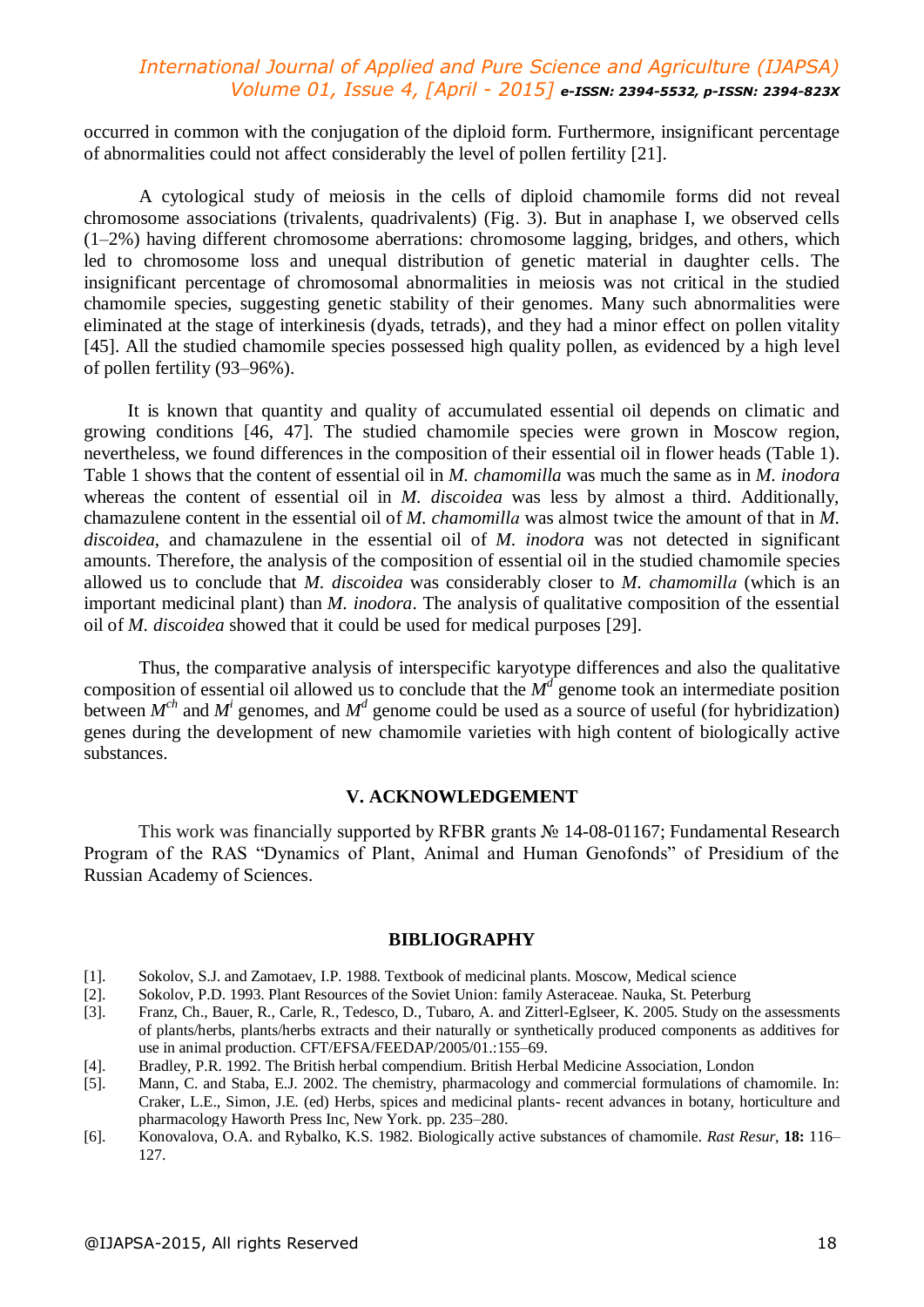- [7]. Singh, O., Khanam, Z., Misra, N. and Srivastava, M.K. 2011. Chamomile (*Matricaria chamomilla* L.): An overview. *Pharmacogn Rev*, **5:** 82–95.
- [8]. Blinova, K.F. and Yakovlev, G.P. 1990. Botanical and pharmacognostic dictionary. High School, Moscow
- [9]. Muravjova, D.A., Sam'lina, I.A. and Yakovlev, G.P. 2002. Pharmacognosy. Moscow, Medical science
- [10]. Pobedimova, E.G. 1961. *Tripleurospermum* Sch. Bip. in Komarov V. L. *Flora USSR*, **26**: 157-184.
- [11]. Koul, M.L.H. 1964a. Chromosome numbers in some medicinal *Composites. Proc Ind Acad Sci*, **59:** 72*–*77.
- [12]. Koul, M.L.H. 1964b. Cytology of some *Composites. J Sci Res Banaras Hindu Univ*, **14**: 20–22.
- [13]. Bolkhovskikh, Z.V., Grif, V.G., Zakharyeva, O.I. and Matveeva, T.S. 1969. Chromosome numbers of flowering plants. Nauka, Leningrad, USSR
- [14]. Federov, A.A. 1969. Chromosome numbers of flowering plants. Academy of Natural Sciences of the USSR, Leningrad, USSR
- [15]. Rostovtseva, T.S. 1979. Chromosome numbers of some species of the family *Asteraceae*. *Bot Zhurn*, **64**: 582- 589.
- [16]. Abd El-Twab, M.H., Mekawy, A.M. and El-Katatny, M.S. 2008. Karyomorphological studies of some species of *Chrysanthemum sensu lato* in Egypt. *Chrom Bot*, **3**: 41*–*47.
- [17]. Samatadze, Т.Е., Muravenko, O.V.*,* Klimakhin, G.I. and Zelenin, A.V. 1997. Intraspecific chromosome polymorphism in *Matricaria chamomilla* L. (syn. *M. recutita* L.) studied by C-banding techniques. *Russ J Genet*, **33**: 111*–*113.
- [18]. Samatadze, T.E., Muravenko, O.V. and Zelenin, A.V. 1998. Comparison of C-banded chromosomes in karyotypes of three species of the genus *Мatricaria* L. *Russ J Genet,* **34**: 1469*–*1473.
- [19]. Samatadze, T.E., Muravenko, O.V., Popov, K.V. and Zelenin, A.V. 2001. Genome comparison of the *Matricaria chamomilla* L. varieties by the chromosome C- and OR-banding patterns. *Caryologia*, **54**: 299*–*306.
- [20]. Muravenko, O.V., Samatadze, T.E. and Zelenin, A.V. 1998. Computerized and visual analysis of the Gbanding-like pattern in chamomile. *Biol Membr*, **15**: 670*–*678,
- [21]. Samatadze, Т.Е., Аmosova, А.V., Suslina, S.N., Zagumennikova, Т.N., Мelnikova, N.V., Bykov, V.A., Zelenin, A.V. and Muravenko, O.V. 2014. Comparative cytogenetic study of the tetraploid *Matricaria chamomilla* L. and *Matricaria inodora* L. *Biology Bulletin*, **41:** 123*–*132.
- [22]. Garcia, S., Inceer, H., Garnatje, T. and Vallès, J. 2005. Genome size variation in some representatives of the genus *Tripleurospermum. Biol Plant*, **49**: 381*–*387.
- [23]. Kováčik, J., Klejdus, B., Hedbavny, J., Mártonfi, P., Štork, F. and Mártonfiová, L. 2011. Copper uptake, physiology and cytogenetic characteristics in three *Matricaria chamomilla* cultivars. *Water, Air, Soil Pollut*, **218**: 681*–*691.
- [24]. Glasova, M.V. 1978. Selection of chamomile *Matricaria chamomilla* L. in the Moscow region. Dissertation, Main Botanical garden named Moscow the Russian Academy of Sciences
- [25]. Glasova, M.V., Perepelova, O.M., Shelud´ko, L.A. and Buzel´, N.A. 1982. Camomilla. Biology, breeding and seed production of the medical cultures. In: Chikov PS (ed) Of Medical plants, Moscow. All Russian Institute of Medicinal and Aromatic Plants, pp 62-68.
- [26]. Muravenko, O.V., Amosova, A.V., Samatadze, T.E., Popov, K.V., Poletaev, A.I. and Zelenin, A.V. 2003. 9 aminoacridin- an efficient reagent to improve human and plant chromosome banding patterns and to standardize chromosome image analysis. *Cytometry,* **51**: 52*–*57.
- [27]. Samatadze, Т.Е., Zelenin, A.V., Suslina, S.N., Аmosova, А.V., Popov, K.V., Zagumennikova, Т.N., Tsitsilin, A.N., Bykov, V.A. and Muravenko, O.V. 2012. Comparative cytogenetic study of the forms of *Macleaya cordata* (Willd.) R. Br. from different localities. *Russ J Genet*, **48:** 63*–*69.
- [28]. Semenova, O.Yu., Samatadze, T.E., Zelenin, A.V. and Muravenko, O.V. 2006. A comparative study of genomes of flax species of sections *Adenolinum* and *Stellerolinum* using fluorescent hybridization in situ (FISH). *Biol Membr,* **23:** 453*–*460.
- [29]. State Pharmacopoeia of the USSR. 1987. XI (ed), Nauka, Мoscow
- [30]. GOST 24027.2-80. 1980. Methods for determination of moisture, ash content, extractive and tannin materials, essential oil. IOP Publishing GosthelpWeb. http://www.gosthelp.ru/gost/gost30604.html. Accessed 6 march 1980
- [31]. Abd El-Twab, M.H., Mekawy, A.M. and El-Katatny, M.S. 2012. Karyomorphology of six taxa in *Chrysanthemum sensu lato* (Anthemideae) in Egypt and their genetic relationships by Giemsa C-banding. *J Sys Evol*, **50**: 58–63.
- [32]. Muravenko, O.V. and Zelenin, A.V. 2009a. Chromosomal organization of the genomes of small chromosome plants. *Russ J Genet*, **45:** 1516*–*1529.
- [33]. Pignone, D., Galasso, I., Rossino, R. and Mezzanotte, R. 1995. Characterization of *Dasypyrum villosum* (L.) candargy chromosomal chromatin by means of in situ restriction endonucleases, fluorochromes, silver staining and C-banding. *Chrom Res*, **3**: 109*–*114.